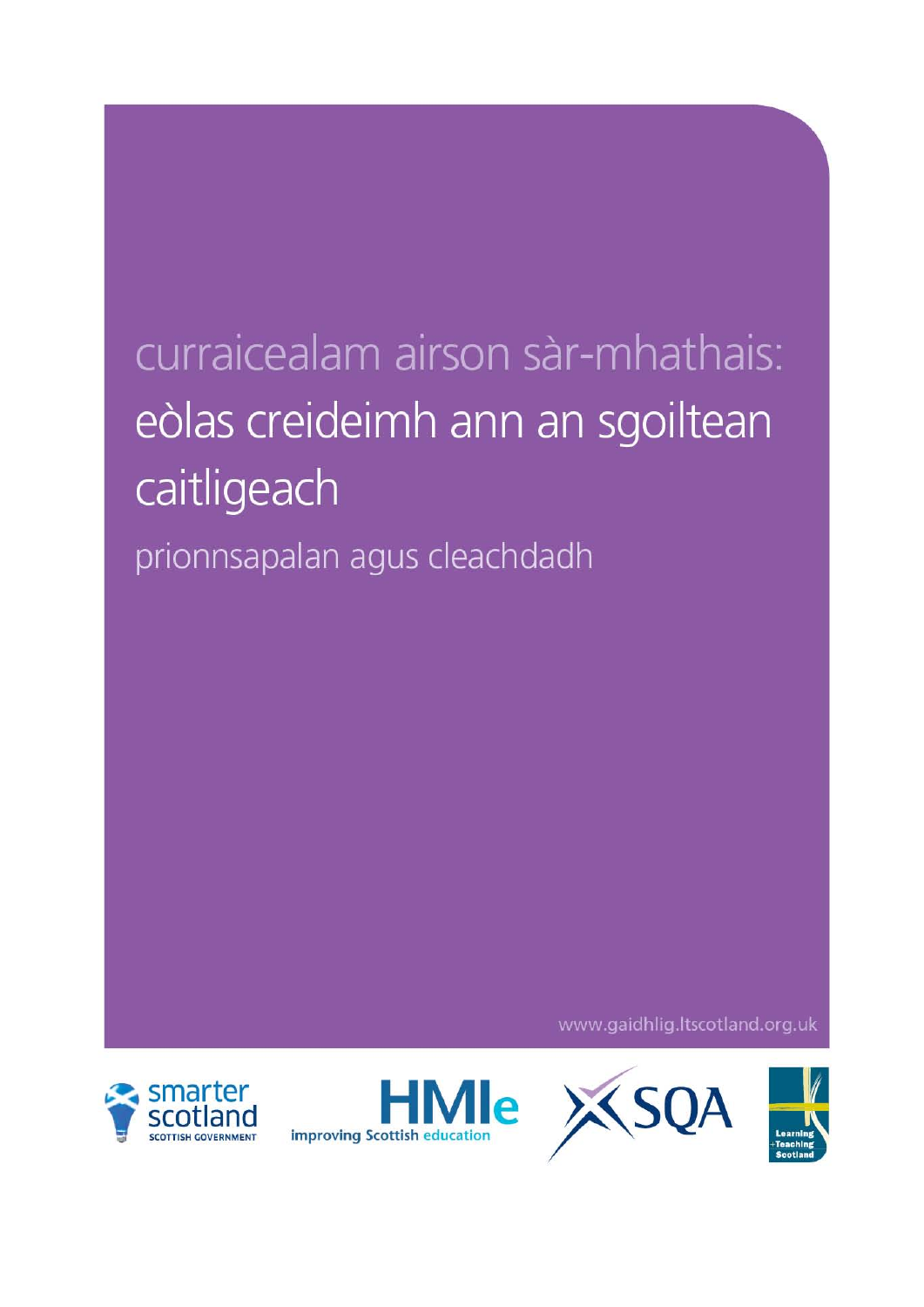## **Eòlas creideimh ann an sgoiltean Caitligeach Prionnsapalan agus cleachdadh**

## **Dè an co-theacsa a tha co-cheangailte ri eòlas creideimh ann an sgoiltean Caitligeach?**

Tha Alba san 21mh linn a' sìor dhol na dùthaich a tha ioma-chultarach agus eadar-mheasgaichte. Tha a' mhòr-chuid de sgoiltean seòrsaichte ann an Alba nan sgoiltean Caitligeach, agus tha beagan eile a' frithealadh choimhearsnachdan creideimh eile. Bidh an curraicealam ann an sgoil sheòrsaichte a' nochdadh a shealladh creideamhach fhèin. Ann an sgoiltean Caitligeach, bithear a' togail air mar a tha sgoiltean Caitligeach fosgailte do dhaoine òga eile a dh'aindeoin seòrsa no creideamh.

Tha am frèam seo de eòlasan agus builean, na prionnsapalan a tha ga chumail suas agus an cleachdadh a tha ag èirigh às, a' cumail leantalachd a' dol le cleachdadh stèidhichte ann an sgoiltean Caitligeach, ach a' leudachadh a' chleachdaidh sin air sgàth *Curraicealam airson Sàr-mhathais.* Chan urrainnear làn thuigse mu na prionnsapalan agus na cleachdaidhean sin a choileanadh ach le bhith gan leughadh an ceangal ri Stiùireadh Leasachail *Seo Ar Creideamh*, a tha ri fhaotainn air làrach-lìn Seirbheis Foghlaim Caitligeach na h-Alba http://www.sces.uk.com.

Thathar an dòchas gum bi an stiùireadh seo feumail cuideachd airson eòlas creideimh na cloinn Chaitligich a tha a' frithealadh sgoiltean neo-sheòrsaichte agus aig nach eil cothrom air solarachadh foghlaim Caitligeach.

## **Eòlas creideimh**

Tha suidheachadh eòlas creideimh ann an sgoiltean seòrsaichte air a mhìneachadh san lagh.<sup>[1](#page-1-0)</sup> Ann an sgoiltean Caitligeach, tha uallach aig a' Choimisean Foghlaim Caitligeach às leth Co-labhairt Easbaigean na h-Alba airson susbaint creideimh sa churraicealam. Tha Riaghaltas na h-Alba ag obair còmhla ris a' Choimisean Foghlaim Caitligeach ann an leudachadh stiùireadh do sgoiltean Caitligeach a tha a rèir luachan, rùintean agus prionnsapalan *Curraicealam airson Sàr-mhathais*. Anns na sgoiltean Caitligeach tha an abairt 'eòlas creideimh' ga chleachdadh an àite 'eòlas creideimh agus moraltachd'.

Bidh eòlas creideimh ann an sgoiltean Caitligeach a' gabhail àite an taobh a-staigh suidheachadh coimhearsnachad farsaing a' chreideimh Chaitligich, ann an com-pàirt le dachaigh agus paraiste. Tha e na phàirt coileanta den sgoil Chaitligich, a tha na choimhearsnachd creideimh air a cheann fhèin. Tha e air a dhealbh airson clann agus daoine òga a chuideachadh gu bhith a' sìor fhàs comasach air freagairt fiosraichte agus earbsach a thoirt do Dhia ann an creideamh, agus an creideamh sin a bheathachadh. Tha e a' tairgsinn chothroman airson an dà chuid soisgeulachd – ag aithris teachdaireachad an t-Soisgeil gu follaiseach do na h-uile – agus Teagasg Chrìosda – doimhneachadh dhealasan creideimh a th' ann am measg luchd-creidsinn.

## **Dè an comas a bheir ionnsachadh ann an eòlas creideimh ann an sgoiltean Caitligeach do chlann agus do dhaoine òga?**

Mar a tha mòran sgoiltean agus luchd-teagaisg ag aithneachadh, tha an curraicealam air a dhèanamh suas de bharrachd na roinnean curraicealaim agus cuspairean: is e iomlanachd nan eòlasan a tha air am planadh dhan chloinn agus do dhaoine òga tro am foghlam – canabhas air a bheil an eòlasan ionnsachaidh air an cruthachadh. Tha ionnsachadh tro eòlas creideimh ann an sgoiltean Caitligeach mar an ceudna, a' cur ri ceithir taobhan a' churraicealaim bho *Adhartas agus Molaidhean*: feallsanachd agus beatha na sgoile, ionnsachadh eadar-chuspaireil, roinnean curraicealach agus cuspairean, agus cothroman airson coileanadh pearsanta.

Ann an sgoiltean Caitligeach, bidh clann agus daoine òga aig diofar ìrean ann an speactram leasachaidh creideimh. Ged a bhios a' chuid mhòr de dhaoine òga às an traidisean Chaitligeach, bidh cuid à seòrsachan agus creideamhan eile no le seasamh beatha a dh'fhaodadh a bhith neo-eisimeileach bho chreideamh sam bith. Bu chòir do eòlas creideimh taic a thoirt dhan chloinn agus do dhaoine òga nan sireadh pearsanta airson fìrinn agus brìgh nam beatha, agus mar sin tha e aig cridhe adhartas foghlaim. Tha seo air aithneachadh ann an sgrìobhainnean Eaglais a tha a' tairgsinn stiùireadh air foghlam Caitligeach:

Bidh diofar ìrean a thaobh freagairt creideimh aig oileanaich. Feumaidh lèirsinn Chrìosdail na beatha a bhith air a thaisbeanadh na leithid de dhòigh agus gu bheil e a' coinneachadh nan ìrean sin uile, bhon tsoisgeulachd as bunasaiche fad na slighe gu comain, sa chreideamh cheudna. *Caitligich Neo-chlèireach san Sgoil*, Coitheanal Naomh do dh'Fhoghlam Caitligeach 1982, 28

<span id="page-1-0"></span> $1$ Thoiribh an aire gu bheil suidheachadh laghail eòlas creideimh co-cheangailte ri sgoiltean a-mhàin agus chan eil ri ionadan rosgoile.

Eòlas creideimh ann an sgoiltean Caitligeach: prionnsapalan agus cleachdadh 1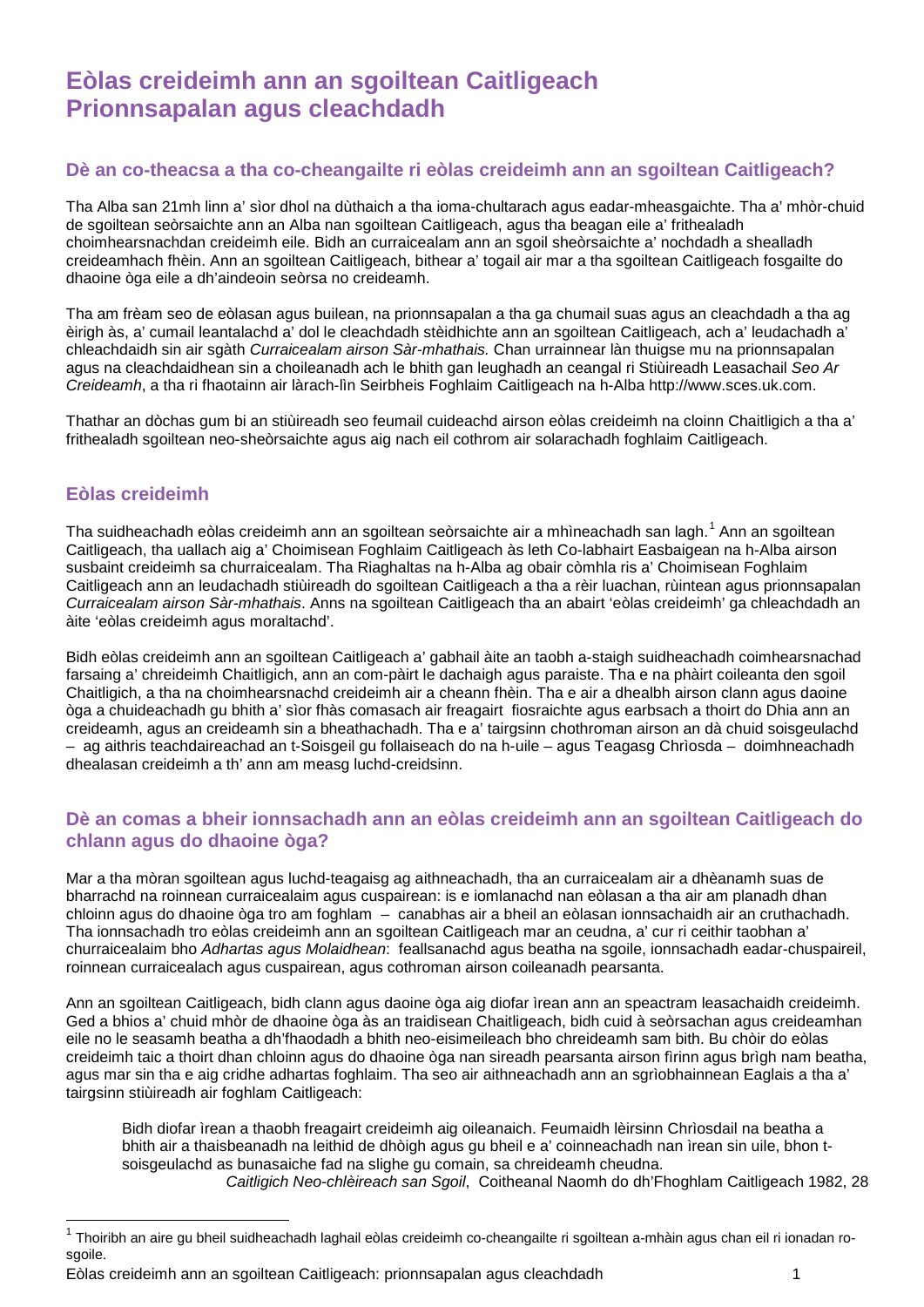Tha ionnsachadh tro eòlas creideimh a' toirt comas dhan chloinn agus do dhaoine òga:

- an eòlas a thoirt air adhart agus an tuigse mun chreideamh Chaitligeach a dhoimhneachadh
- buntanas a' chreideimh Chaitligich a rannsachadh agus a thuigsinn mu cheistean mu fhìrinn agus brìgh na beatha
- luachan, beachdan agus cleachdaidhean a thogail, a thoirt air adhart agus a chumail suas, a tha an cochòrdadh ri freagairt dheimhinneach don chuireadh gu creideamh
- sgilean meòrachaidh, lèirsinn agus smaoineachadh breithneachail a thoirt air adhart, agus co-dhùnadh air mar is coir giùlan a bhith a rèir cogais fhiosraichte nuair a thathar a' deànamh cho-dhùnaidhean moralta
- beatha ùrnaigh gach neach fa leth agus coimhearsnachd na sgoile a bheathachadh
- taobhan sònraichte de thraidiseanan Crìosdail eile agus prìomh chreideamhan an t-saoghail a thuigsinn agus a luachadh
- diofar deimhinneach a dhèanamh dhaibh fhèin agus don t-saoghal le bhith a' cur an creideasan agus an luachan an gnìomh.

Bidh luchd-teagaisg dìleas don rùn a bhith ag adhartachadh tuigse mun chreideamh Chaitligeach agus bidh iad cuideachd a' teagasg spèis do dhiofar fhaireachdainnean creideamhach. Tha eòlas creideimh san sgoil Chaitligich a' beachdachadh air cudromachd creideimh bho shealladh beatha gach neach agus bho shealladh na coimhearsnachd creideimh. Chan eil e a' sgrùdadh creideamh mar nì air leth bho shealladh air an taobh a-muigh.

A thuilleadh air a bhith a' leasachadh an tuigse mun chreideamh Chaitligeach, bidh clann agus daoine òga cuideachd ag ionnsachadh spèis do, agus a' faighinn tuigse mu, thraidiseanan Crìosdail eile. Thig iad cuideachd gu bhith a' cur luach air taobhan cudromach ann am prìomh chreideamhan an t-saoghail, ag aithneachadh agus a' toirt spèis don t-sireadh dhùrachdach airson fìrinn, a bhios a' gabhail àite ann an creideamhan eile. Far a bheile e iomchaidh, san dòigh cheudna bidh iad ag ionnsachadh mu sheasamh dhòighean beatha a tha neo-eisimeileach bho chreideamh sam bith.

## **Ciamar agus cuin a dh'ionnsaicheas clann mu chreideamhan eile an t-saoghail?**

Rè an ama ro-sgoile agus bho eòlasan sa choimhearsnachd ionadail, bidh a' mhòr-chuid den chloinn air rudeigin ionnsachadh mu chreideamhan eile an t-saoghail, mar eisimpleir tro fhèillean agus shubhachasan, agus bidh luchdteagaisg airson togail air an eòlas sin mar a bhios iad mean air mhean a' toirt a-steach ionnsachadh mu chreideamhan eile an t-saoghail. An crochadh air suidheachadh na sgoile agus na coimhearsnachd, bhiodh creideamhan eile an t-saoghail air an teagasg gu h-àbhaisteach bho P3 agus às dèidh sin.

Gus rianachd agus co-chothrom iomchaidh a chur ann an liubhairt Crìosdaidheachd Caitligeach agus creideamhan eile an t-saoghail, tha stiùireadh bhon Eaglais mar a leanas. Gu

h-àbhaisteach, bhiodh ionnsachadh mu thaobhan a' chreideimh Iùdhaich agus Islam a' gabhail àite bho P3 agus às dèidh sin, agus air a thoirt air adhart ann an ÀS1 agus ÀS2. Cha chuir sin bacadh air tarraing air creideamhan sgoilearan mu thraidiseanan creideimh eile a tha air an sealltainn san sgoil, ach bu chòir a leithid sin de tharraing a bhith mar fhreagairt air ceistean, no co-cheangailte ri tachartasan mu fhèillean creideamhach, mar eisimpleir. Tha seo a' ciallachadh gu bheil iad dualtach a bhith air leth. Gabhaidh seo leudachadh gu ionnsachadh mu dheidhinn Budachd, Siogachd no Hinduthachd aig ìrean àrd-sgoile, le roghainnean sgrùdaidh a bharrachd mun seo aig a' cheathramh ìre.

## **Dè seòrsa modhan teagaisg a dh'fhaodadh a bhith air an cleachdadh ann an eòlas creideimh ann an sgoiltean Caitligeach?**

Faodaidh am pròiseas ionnsachaidh ann an eòlas creideimh san sgoil Chaitligich a bhith air fhaicinn mar thuras creideimh, sireadh airson fàs agus freagairt phearsanta sa choimhearsnachd creideimh. Airson a bhith cinnteach gu bheil comas aig an neach òg pàirt iomlan agus gnìomhach a ghabhail san turas seo, tha e cudromach gum bi iad ann an cuideachd inbhich as urrainn labhairt, ceasnachadh agus mìneachadh ann a leithid de dhòigh agus gu bheil comas air a thoirt don neach òg gus meòrachadh, tuigsinn le doimhneachd agus freagairt ann an dòigh iomchaidh.

Gheibhear iomradh air modh ionnsachaidh ris an canar 'Modh Emmaus' a dh'fhaodas a bhith feumail aig diofar ìrean den turas creideimh, gu h-ìosal.

## **A' labhairt**

Tha an luchd-teagaisg a' stèidheachadh ceangal de spèis agus earbsa le luchd-ionnsachaidh. Tha iad a' tuigsinn cho cudromach 's a tha e gu bheil tuigse aig an neach-ionnsachaidh mu eòlasan a beatha no a bheatha fhèin, agus a' daingneachadh comas sònraichte gach neach airson smaoineachadh mu thachartasan. Tha gnìomhan air an cur ri chèile a bheir comas don neach-teagaisg a bhith ag obair còmhla ris a' chloinn agus na daoine òga ann an dòigh a tha taiceil agus tuigseach.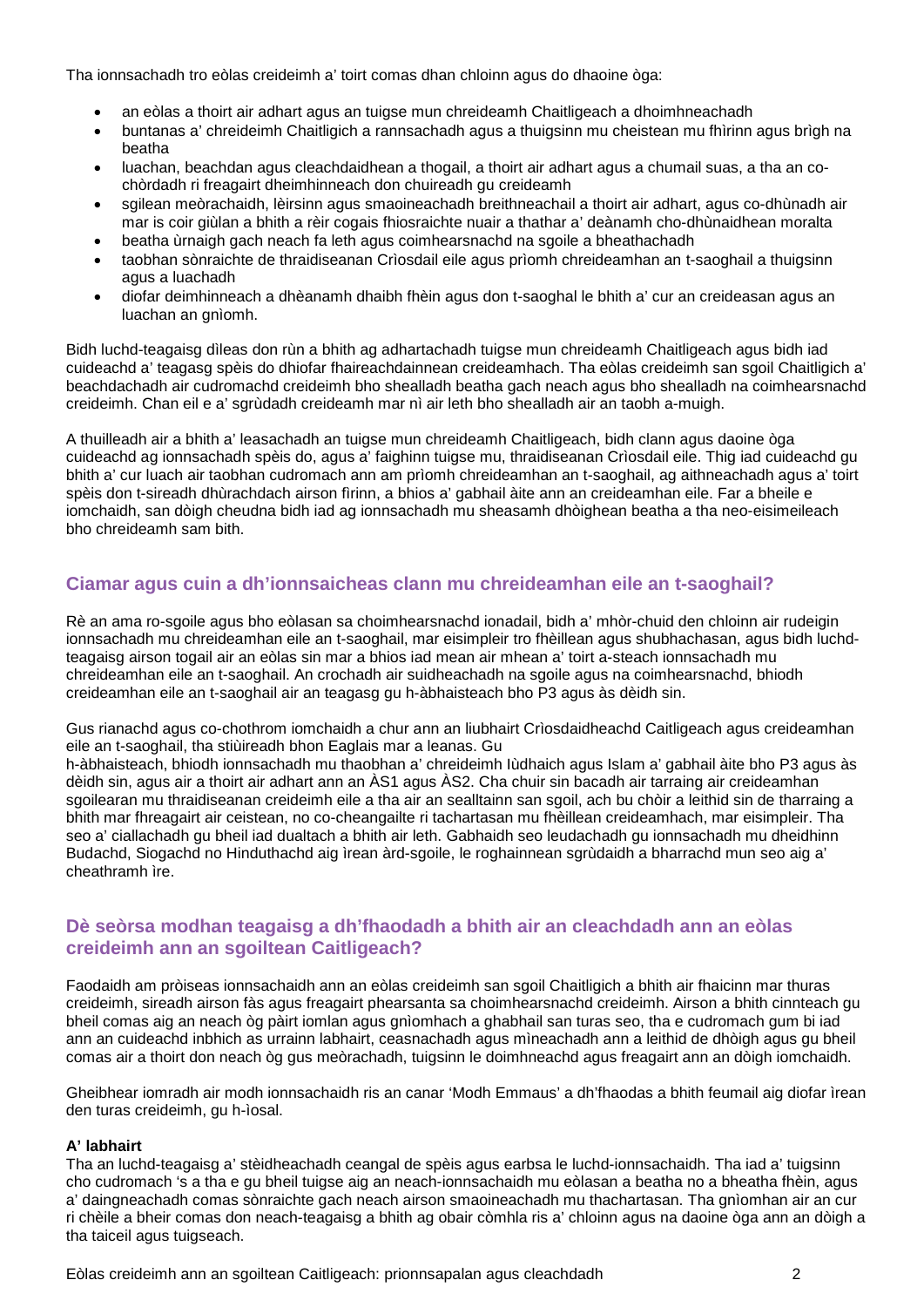## **Meòrachadh**

Tha cothroman ionnsachaidh air an cur air adhart a tha measgaichte, gluasadach agus a' glacadh mac-meanmainn, agus a' cuimseachadh aire air pàirt den bheatha a tha air a thaghadh. Thathar a' stiùireadh luchd-ionnsachaidh gu bhith a' smaoineachadh ann a leithid de dhòigh agus gu bheil iad a' ruighinn air an eòlas beatha fhèin no eòlas beatha neach eile. Tha iad a' faighinn cuireadh airson freagairt le bhith a' comharrachadh agus a' cur an cèill smuaintean agus faireachainnean air a bheil iad a' cur eòlas.

#### **Ceasnachadh**

Tro cheasnachadh, tha an luchd-ionnsachaidh ag aithneachadh prìomh chùisean a tha coitcheann do dhaoine uile, a tha aig cridhe an eòlais beatha air a bheilear a' meòrachadh. Tha seo ag iarraidh mòran sgil agus mothachaidh bhon neach-teagaisg agus tha e nas fheàrr a choileanadh tro cheasnachadh fosgailte.

#### **Mìneachadh**

Tha an neach-teagaisg a' mìneachadh taobhan den Sgriobtar Naomh agus Traidisean a tha a' cuideachadh an neach-ionnsachaidh gus ciall a dhèanamh den eileamaid shònraichte den eòlas beatha air a bheilear a' smaoineachadh.

#### **Doimhneachadh**

Tha eileamaidean san dòigh anns an tèid an teagasg a dhèanamh, a bhios a' cuideachadh an neach-ionnsachaidh gu dhol an sàs ann agus tuigse fhaighinn aig ìrean a tha a' dol nas fhaide na tuigse inntinneil a-mhàin. 'S fheudar do eòlasan mar bàrdachd, ùrnaigh, beachd-smaoineachadh, ceòl, dràma agus fianais creideimh, chan e a-mhàin an inntinn fhosgladh, ach cridhe agus anam an neach-ionnsachaidh cuideachd.

#### **Freagairt**

Tha an neach-teagaisg a' cruthachadh suidheachadh de spèis do chreideasan luchd-ionnsachaidh uile, agus a' daingneachadh luach gach neach mu bhith comasach airson meòrachadh, comharrachadh agus iomradh a thoirt air an tuigse phearsanta fhèin mu na tha iad a' creidsinn anns a' cho-theacsa a tha fo sgrùdadh. San fheallsanachd seo, tha luchd-ionnsachaidh air an stiùireadh gu smaoineachadh mun dùbhlan airson gairm Dhè a fhreagairt, a tha aig cridhe an sgrùdaidh air a bheilear a' smaoineachadh. Tha e air iarraidh orra am freagairt iomradh agus a mhìneachadh, agus mar a dh'fhaodadh seo buaidh a thoirt air am beatha agus beatha dhaoine eile.

Tha freagairtean san dòigh seo, nuair a tha iad co-cheangailte ris na còig eileamaidean gu h-àrd, a' toirt cothrom do luchd-ionnsachaidh san traidisean Chaitligich, an dealas mun creideamh fhèina dhoimhneachadh. San fheallsanachd seo, tha luchd-ionnsachaidh de sheòrsaichean, chreideamhan agus sheasamh beatha eile a dh'fhaodadh a bhith neo-eisimeileach bho eòlas creideimh sam bith, a' faighinn cothrom an sireadh pearsanta fhèin airson brìgh agus fìrinn a thoirt air adhart.

Bidh eòlasan iomchaidh mar seo ann an ionnsachadh is teagasg air an coileanadh, far a bheil luchd-teagaisg a' strì nam planadh ri:

- ùine fhilleadh a-steach airson smaoineachadh pearsanta agus còmhradh domhainn air beachdan, eòlasan agus dùbhlain moralta a bhrosnachadh
- luchd-ionnsachaidh a chuideachadh gus cho cudromach 's a tha an eòlas aithneachadh, agus an comas air smaoineachadh air, agus a luachadh, a chumail suas
- eòlasan ùrnaigh, liteargaidh agus smaoineachadh a ghabhail a-steach a thuilleadh air cothroman eile airson fàs spioradail, a' toirt comas dhan chloinn agus do dhaoine òga eòlas a chur air beatha a' chreideimh
- cothroman a sholarachadh do luchd-ionnsachaidh airson eòlas a chur air com-pàirteachadh ann an seirbheis do chàch agus airson coinneachadh ri daoine a tha a' sealltainn an creideimh ann an gnìomh
- togail air buntanas creideimh agus ionnsachaidh ann an eòlas creideimh do bheatha dhaoine òga ann an coimhearsnachd an latha an-diugh
- clann agus daoine òga a bhrosnachadh airson bunait diofar chreideasan a rannsachadh ann am feallsanachd in-ghabhaltachd agus spèis
- aithneachadh agus togail air a' chothrom mu cheangal le ionnsachadh thar a' churraicealaim agus thar feallsanachd agus beatha coimhearsnachd na sgoil Chaitligich
- cunntas a ghabhail air ìre adhartas chloinne agus dhaoine òga agus an comas air dèiligeadh ri beachdan iomadh-fhillte
- clann agus daoine òga a chuideachadh airson sgilean smaoineachaidh breithneachail a thoirt air adhart
- an fheum as fheàrr a dhèanamh de chothroman airson ionnsachadh co-obrachail agus neo-eisimeileach
- tarraing air diofar mhodhan obrachaidh cruthachail a bhios ag adhartachadh ionnsachadh gnìomhach
- luchd-ionnsachaidh a chur an sàs ann am measadh an ionnsachaidh fhèin
- feum mac-meanmhainneach a dhèanamh de ghoireasan.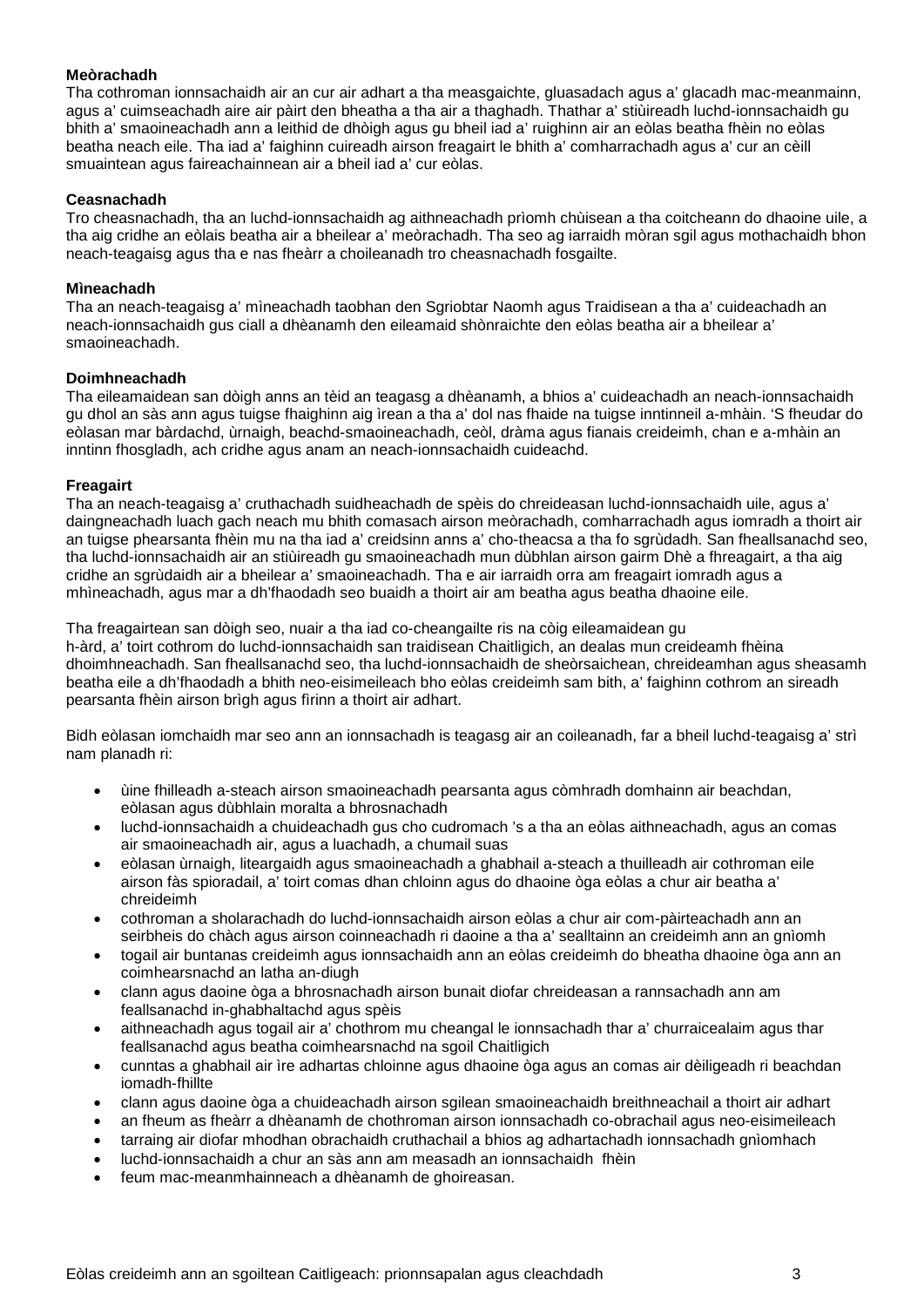## **Dè na comharran farsaing a th' ann am measadh eòlas creideimh ann an sgoiltean Caitligeach?**

Bu chòir do mheasadh eòlas creideimh ann an sgoiltean Caitligeach clann agus daoine òga a chuideachadh gu bhith a' sìor fhàs comasach air tuigsinn, agus freagairtean nas fiosraichte agus nas earbsaiche a dhèanamh do chuireadh Dhè gu dàimh. Chan eil dealas a thaobh creideas pearsanta ga mheasadh air chumadh sam bith. Anns an tsuidheachadh oideachail, tha measadh air freagairt chloinne agus dhaoine òga do chuireadh Dhè gu dàimh, a' sealltainn an eòlais, an tuigse agus na sgilean a tha luchd-ionnsachaidh air fhaighinn, gus taic a chur ri am freagairt do ionnsachadh ann an eòlas creideimh agus ann am beatha farsaing na sgoile.

Bidh luchd-teagaisg a' tional fianais adhartais mar phàirt den ionnsachadh bho latha gu latha agus tro ghnìomhan measaidh sònraichte a tha air am planadh gu cùramach. Bidh dòighean measaidh a' gabhail a-steach:

- eòlas agus tuigse mu phrìomh thaobhan a' chreideimh Chrìosdail Chaitligich, a' gabhail a-steach mothachadh mu thraidiseanan Crìosdail eile agus creideamhan eile an t-saoghail
- freagairtean gach pàiste agus gach neach òg, (mar eisimpleir tro fhèin-luachadh) a bhios a' sealltainn tuigse nas leatha agus nas doimhne, tro sgrùdadh breithneachail, reusanachadh moralta agus lèirsinn
- am mothachadh mu na dòighean sa bheil iad a' cur an creideasan, an luachan agus am beachdan an gnìomh.

Tha ionnsachadh ann an eòlas creideimh a' ciallachadh gum bi clann agus daoine òga a' tadhal agus ag ath-thadhal air cuspairean agus gan ceangal ri suidheachaidhean fìor-bheatha mar a bhios iad a' fàs. Faodaidh iad adhartas a shealltainn tron comas ann am mion-sgrùdadh, ann an luachadh agus ann a bhith a' conaltradh an tuigse a tha a' sìor fhàs le soilleireachd agus misneachd, agus tro mheòrachadh air an eòlas beatha fhèin agus eòlas beatha dhaoine eile. 'S urrainn dhan chloinn agus do dhaoine òga adhartas anns an dòigh a bhios iad a' freagairt do cheistean agus do chùisean a shealltainn, anns an ìre gu bheil iad a' dol an sàs ann an smaoineachadh agus còmhradh mu chùisean creideimh agus moraltachd, agus tron comasan a tha a' sìor leudachadh air smaoineachadh breithneachail. Bidh eisimpleirean de adhartas a' gabhail a-steach fhreagairtean do cheistean a tha a' sìor fhàs smaointeachail, a' sealltainn adhartas ann an eòlas agus ann an doimhneachd an tuigse.

## **Ciamar a tha eòlasan agus builean eòlas creideimh sna sgoiltean Caitligeach air an eagrachadh?**

Tha na h-eòlasan agus na builean air an eagrachadh fo Dhualan Creideimh, a tha a' mìneachadh nan taobhan de dhiadhachd Chaitligeach a tha aig cridhe eòlas creideimh Caitligeach. Le bhith a' comharrachadh raointean a tha cocheangailte ri fòcas meòrachail, tha gach dual cuideachd a' nochdadh frèam den eòlas bhom bi an t-ionnsachadh a' gabhail àite. Chan e nithean air leth a th' annta – tha iad gu nàdarrach ceangailte ri chèile. Fhad 's a bhithear gu gnìomhach a' rannsachadh agus a' freagairt aon dual le luchd-ionnsachaidh, tha comas aig an neach-teagaisg tarraing air cuid de rudan anns na dualan eile.

Bheir frèam eòlasan agus builean comas do luchd-teagaisg na h-eòlasan ionnsachaidh a chruthachadh, a tha air am mìneachadh anns an Dual Creideimh, agus mar sin a' toirt comas don neach-ionnsachaidh meòrachadh air freagairt phearsanta do Dhia.

Tha na h-eòlasan agus na builean anns gach dual a' comharrachadh adhartas nach eil an-còmhnaidh ann an sreath thar ìrean. Tha an luach sònraichte agus gnèitheach fhèin aca ris am feumar dèiligeadh airson nan ath cheumannan ann an ionnsachadh a thoirt air adhart. Tha na suidheachaidhean airson ionnsachadh a' gabhail a-steach an neach fhèin, teaghlach, coimhearsnachd sgoile, coimhearsnachad paraiste/ionadail agus a' choimhearsnachd nàiseanta is eadar-nàiseanta. Tha dleastanas na sgoile, na paraiste agus na sgìre-easbaig aig cridhe na cùise, mar bhun agus fianais ann an adhartas an sgoileir.

Bidh na h-eòlasan agus na builean sin a' cur clann agus daoine òga an sàs ann an ionnsachadh gnìomhach mar a bhios an creideamh a' fàs. Tha na builean a' sùileachadh gum bi clann agus daoine òga air turas a tha a' fosgladh amach dòigh airson coinneachadh ri Dia, nan eòlas beatha iomlan. Tha seo an eisimeil mhodh-obrach a tha a' cuimseachadh air a' phàiste, far a bheil clann agus daoine òga a' faighinn chothroman air eòlas a chur air a leithid sin de choinneachaidhean, air an togail mun cuairt prìomh nithan sa chreideimh Chaitligich.

Chan eil na cothroman sin a-mhàin air an solarachadh le luchd-teagaisg ach le pàrantan agus teaghlaichean agus ann an suidheachadh paraiste agus coimhearsnachd ionadail, far a bheil daoine òga a' faighinn cuireadh airson smaoineachadh air an creideasan agus air an luachan, an gnìomhan agus an dealasan, an traidiseanan agus an cleachdaidhean ann an diofar shuidheachaidhean, le taic bho dhiofar inbhich agus dhaoine òga eile.

Tha nàdar nam builean ionnsachaidh sin a' toirt iomradh, gu ìre, air cuid de na h-eòlasan. Tha cleachdadh ghnìomhan a' togail air an fheum a tha aig a' chloinn a bhith an sàs ann an eadar-obrachadh gnèitheil leis na dualan.

Eòlas creideimh ann an sgoiltean Caitligeach: prionnsapalan agus cleachdadh 4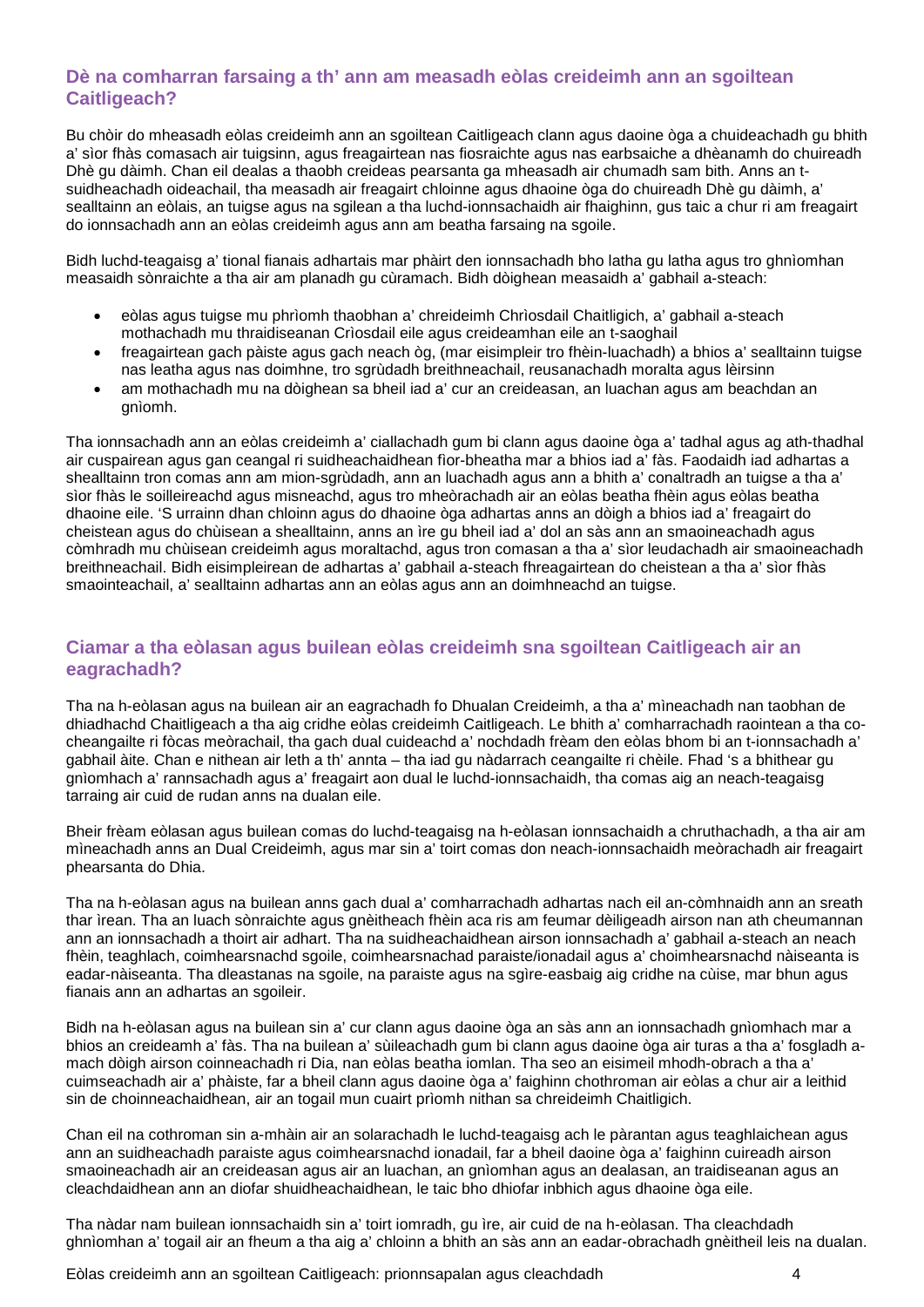## **Dìomhaireachd Dhè**

- rannsachadh shuidheachaidhean iongnaidh is dìomhaireachd sa bheatha
- ann an solas Facal Dhè mar a tha air e a lìbhrigeadh sna sgriobtairean Crìosdail agus teagasg na h-Eaglais Chaitligich, smaoineachadh air mar a dh'fhaodas na suidheachaidhean sin buaidh a thoirt air an dòigh sa bheil sinn gar tuigsinn fhìn, ar beatha agus air an t-saoghal mun cuairt oirnn.

## **Ann an Ìomhaigh Dhè**

• smaoineachadh air a' chreideas Chrìosdail, gu bheil brìgh agus inbhe aig ar beatha uile agus gun urrainn do ar gibhtean, tàlantan, cùl-raon, eòlasan, teaghlach agus creideamh ar cuideachadh gus ar gairmean beatha a luachadh, a tha Dia a' sealltainn dhuinn.

#### **Fìrinn Fhoillsichte Dhè**

- a' smaoineachadh mun chreideas Chrìosdail gu bheil Dia, a rinn sinn agus a tha a' toirt cuireadh dhuinn gu lànachd beatha, air a shealltainn dhuinn mar Athair, Mac agus Spiorad Naomh tro dhàimhean pearsanta Rissan agus ri chèile
- a' cur ar smuaintean agus ar faireachainnean an cèill mu mar a tha buaidh aige air an dòigh sa bheil sinn a' tuigsinn nan eòlasan as fhaide a-staigh nar beatha spioradail, gu h-àraidh mu chogais, deòin agus ùrnaigh.

#### **Mac Dhè**

- a' meòrachadh air a' chreideas Chrìosdail gu bheil Dia air a shealltainn sa Chruthachadh ann an dòigh àraidh tro thachartasan agus tro dhaoine sònraichte, ri fhaicinn ann an eachdraidh an t-saoraidh, agus gun deach seo a dhèanamh slàn nuair a thàinig Dia gu bhith daonna ann an Ìosa Crìosd, Mac Dhè agus Mac an duine
- a' cur ar smuaintean agus ar faireachainnean an cèill mu seo air sgàth bhriathran agus ghnìomhan Ìosa
- a' smaoineachadh mun ìre gum faod briathran agus gnìomhan Ìosa buaidh a thoirt air beachdan, luachan agus ar giùlan fhìn agus giùlan dhaoine eile.

#### **Comharran Dhè**

- a' smaoineachadh mun chreideas Chrìosdail Chaitligich gu bheil Crìosd air Èirigh fa chomhair Coimhearsnachd na h-Eaglaise, tro chumhachd an Spioraid Naoimh, agus gu bheil a bhuill air am beathachadh tro bhith a' co-roinneadh ann am beatha na Trianaid tro na Seachd Sàcramaidean
- le bhith a' tuigsinn gu bheil na Sàcramaidean mar choinneachadh ri Ìosa, a tha gar treòrachadh air ar slighe gu Creideas
- an dèidh beachdachadh air eisimpleirean de fhianais fhàidheil agus misean na h-eaglais, 's urrainn dhuinn ar smuaintean agus ar faireachainnean innse mun bhuaidh a dh'fhaodas a bhith aig Sàcramaidean agus fianais air ar beatha agus air ar saoghal.

#### **Facal Dhè**

- a' meòrachadh air a' chreideas Chrìosdail Chaitligich gu bheil Dia a' labhairt ris an
- t- sluagh uile aig gach àm, agus a' labhairt rinne ann an dòigh shònraichte ann am Facal Dhè, mar a tha air a chur sìos ann an Sgriobtar Naomh agus ann an Traidisean Naomh na h-Eaglais Chaitligich
- an dèidh Facal Dhè a chur an cèill ann an suidheachaidhean làitheil ar beatha, 's urrainn dhuinn ar smuaintean agus ar faireachainnean a shealltainn mun bhuaidh a tha aige air beatha dhaoine.

#### **Uairean Dhè**

- a' smaoineachadh mun chreideas Chrìosdail gu bheil Sluagh Dhè a' freagairt cuireadh Dhè gu comanachadh tro Ùrnaigh agus Liteargaidh Naomh na h-Eaglaise
- a' sealltainn ar smuaintean agus ar faireachainnean mu dheidhinn seo, agus ag innse mar a dh'fhaodas ar tuigse agus ar n-eòlas air ùrnaigh, agus ùrnaigh choitcheann, buaidh a thoirt air ar beatha agus air beatha dhaoine eile.

## **Rìoghachadh Dhè**

- a' smaoineachadh mu na Deich Àithntean agus air Àithne Ùr Ìosa
- freagairt na gairm airson gluasad air adhart ann an naomhachd sa bheatha seo agus gu bràth, mar a thuirt Ìosa anns na Beannachdan
- a' sgrùdadh feum air freagairt do chùisean moralta san teagaisg Chaitligich
- a' smaoineachadh mu mar a dh'fhaodas ar freagairt do ghairm Chrìosda gu rìoghachd Dhè de cheartas, gràdh agus sìth a thogail, buaidh a thoirt oirnn fhìn agus air daoine eile.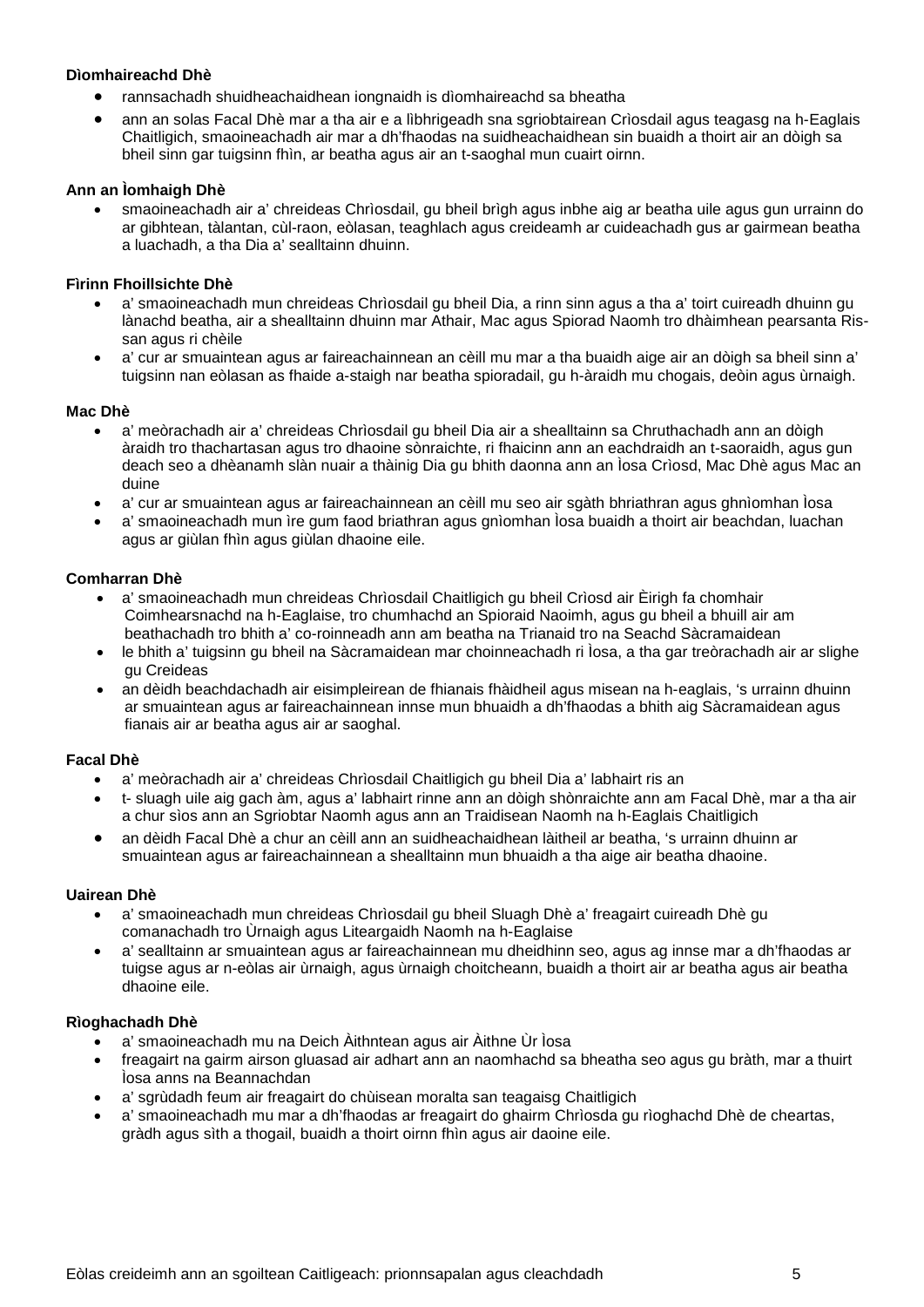## **Dè na ceangalan a th' ann ri roinnean eile den churraicealam?**

Tha eòlasan agus builean eòlas creideimh san sgoil Chaitligich aig cridhe eòlas ionnsachaidh gach neach a bhuineas do choimhearsnachd creideimh sgoile. Bidh luchd-stiùiridh sgoile, ann am planadh airson solarachadh èifeachdach foghlam Caitligeach, a' toirt cunntas air adhbhar agus rùn na sgoile, a luachan, dearbh-aithne agus feallsanachd, a chom-pàirticheas ri dachaigh agus paraiste.

Tha Coimisean an Fhoghlaim Chaitligich air comhairle shònraichte fhoillseachadh ann an goireas *Luachan Beatha* air mar is urrainn don sgoil Chaitligich adhartas air luachan agus deagh-bheusan a neartachadh ann am beatha nan oileanach. Tha e a' sealltainn mar – thar beatha na sgoile – is urrainn do sgoiltean luachan ceartais, gliocais, cofhaireachdainn agus treibhdhireis a theagasg, agus mar sin a' toirt comas do dhaoine òga a thighinn air adhart mar luchd-ionnsachaidh soirbheachail, daoine misneachail, saoranaich earbsach agus com-pàirtichean èifeachdach.

Ma tha eòlas air creideamh aig cridhe na sgoil Chaitligich – ma tha Crìosd aig a teis-meadhan – bu chòir seo a bhith air a nochdadh sa phrìomhachas a thathar a' toirt do eòlas creideimh: na riarachadh ghoireasan, na planadh air a' churraicealam agus na prògraman leasachaidh proifeiseanta agus eagrachadh luchd-obrach.

Tha Co-labhairt Easbaigean na h-Alba an dùil gun lean a h-uile sgoil Chaitligeach stiùiridhean a chaidh a stèidheachadh le Coimisean an Fhoghlaim Chaitligich, mu bhith a' solarachadh àm iomchaidh do eòlas creideimh ann an curraicealam na sgoile. Tha na stiùiridhean sin a' comharrachadh riatanas de 2.5 uair a thìde gach seachdain aig a' char as lugha sa bhun-sgoil agus 2 uair a thìde san t-seachdain aig gach ìre san àrd-sgoil.

Gun teagamh, tha ceangalan brìoghmhor eadar eòlas creideimh agus gach roinn eile den churraicealam a tha cudromach agus iomchaidh, ach chan eil iad a' cur às do fheum airson an ama as lugha airson eòlas creideimh a riarachadh. Gu h-àraidh, tha cuid de thaobhan co-cheangailte ri slàinte agus sunnd a' solarachadh chothroman airson ionnsachadh mu chuid de na modhan moraltach sa beatha – mar eisimpleir, foghlam dhàimhean. Tha cùisean moralta agus beusach eile air an togail gu tric tro chuspairean ann an roinnean curraicealaim eile.

Bidh modhan ionnsachaidh agus teagaisg gnìomhach, a tha a' gabhail a-steach ionnsachadh co-obrachail, a' brosnachadh chloinne agus dhaoine òga airson beachdan, eòlasan agus dùbhlain mhoralta a dheasbad agus a choroinn ann an diofar dhòighean, agus cuideachd airson prìomh sgilean a leasachadh, mar chonaltradh, ag obair còmhla ri daoine eile, agus fuasgladh cheistean.

Cuideachd, gheibh daoine òga ann an sgoiltean buannachd bho eòlas air creideamh, a bhios iad a' faotainn tro ùrnaigh, adhradh, subhachas agus seirbheis ghràdhach do dhaoine eile. Bu chòir dhaibh eòlas a chur air compàirteachas ann an seirbheis do chàch agus daoine a choinneachadh a tha a' sealltainn an creideimh tro ghnìomh. Ann an dòighean a tha freagarrach do an ìre, bu chòir cothroman a bhith aca am beachdan fhèin mu bhith beò nan creideamh, a chur an gnìomh. Ionnsaichidh iad bho luchd-teagaisg agus bho dhaoine eile a bhios a' tairgsinn fianais agus brosnachadh, dùbhlan agus taic.

## **Dè an tuilleadh taic a tha ri fhaotainn le luchd-cleachdaidh?**

Tha an *Curraicealam airson Sàr-mhathais* a' tairgsinn cothrom gluasadach dhuinn uile airson ionnsachadh agus teagasg ath-sgrùdadh agus ath-neartachadh, a tha gu do-sheachainte a' dol a tharraing a-steach atharrachadh agus dùbhlan. Airson luchd-teagaisg air feadh na dùthcha a chuideachadh airson dèiligeadh ris an dùbhlan seo, tha tuilleadh cuideachaidh agus stiùiridh ri fhaotainn airson taic a thoirt do luchd-teagaisg nam planadh, agus dèanamh cinnteach gu bheil na h-eòlasan agus na builean air an atharrachadh gu fìor dheagh theagasg, ionnsachadh agus coileanadh don luchd-ionnsachaidh uile. Tha a leithid seo de mhìneachadh agus eisimpleirean anns an Stiùireadh Leasachail, *Seo Ar Creideamh*, a tha ri fhaotainn air làrach-lìn Coimisean Foghlam Caitligeach na h-Alba, http://www.sces.uk.com.